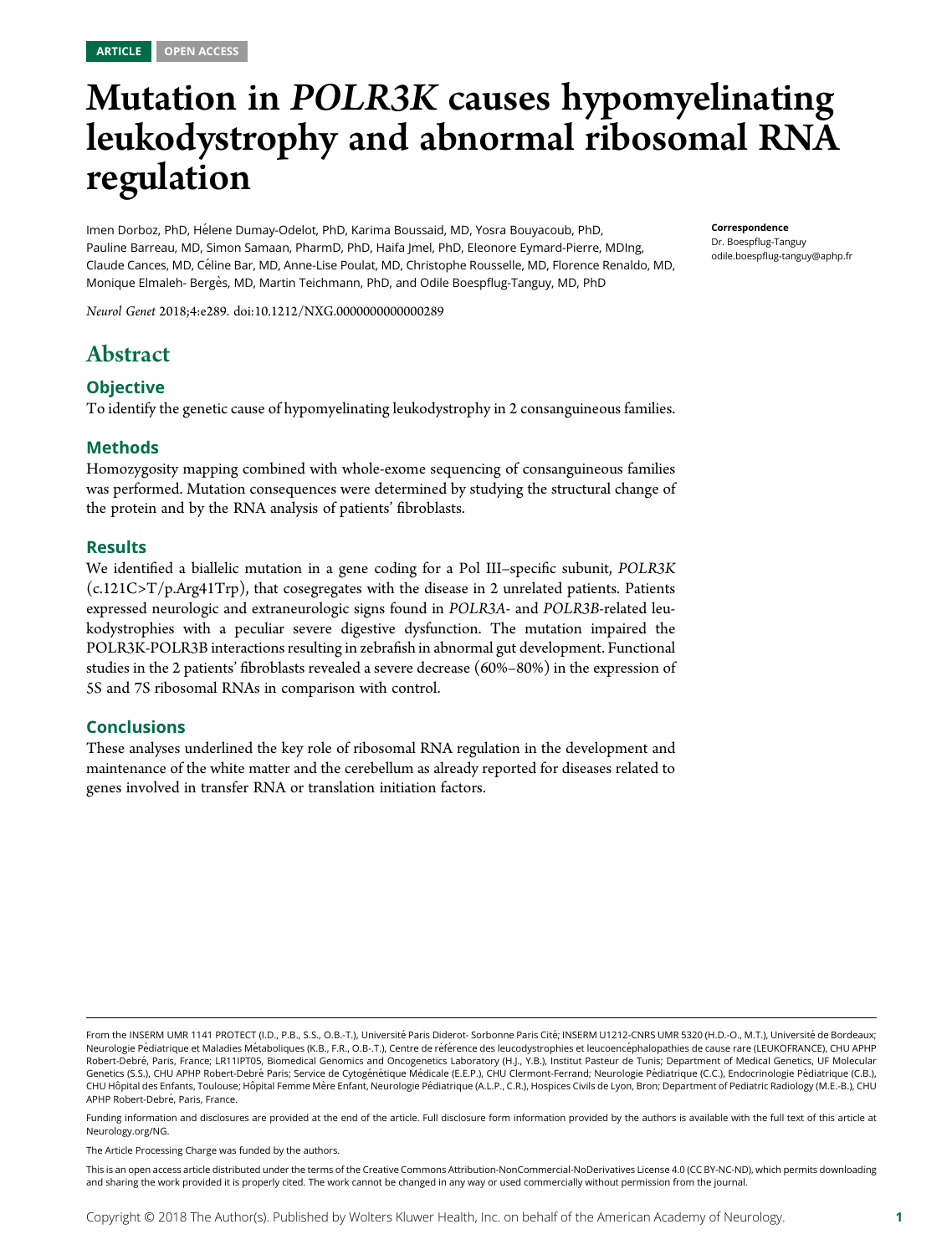# **Glossary**

HLD = hypomyelinating leukodystrophy.

RNA polymerase III (Pol III) mutations have been implicated in autosomal recessive hypomyelinating leukodystrophies (HLD7 [MIM 607694] and HLD8 [MIM 614381]). HLDs are characterized by a normal T1 abnormal hyper T2/ fluid-attenuated inversion recovery (FLAIR) signal of the white matter on magnetic resonance imaging  $(MRI)^{1,2}$  The clinical presentation is variable from infantile to juvenile/ adult-onset forms with motor decline manifest as progressive cerebellar dysfunction and mild cognitive regression. Other features may include hypo/oligodontia, myopia, dysmorphia, and hypogonadotropic hypogonadism.

Pol III, composed of 17 subunits, is the largest eukaryotic RNA polymerase. It transcribes small untranslated RNAs involved in cellular processes including the regulation of transcription (7SK RNA; Alu RNA), RNA processing (U6 RNA; H1 RNA), and translation (tRNA; 5S RNA). $3$  Promoters driving transcription of these genes have been identified, cloned, and characterized.<sup>4,5</sup> Mutations causing HLD have been reported first in the POLR3A<sup>1</sup> (MIM 614258) and POLR3B<sup>2,6</sup> (MIM 614366) genes. More recently, mutations in the POLR1C gene (MIM 616494) encoding a subunit shared by Pol I and Pol III complexes have been reported as HLD11.<sup>7</sup> In addition, a homozygous mutation of POLR1A (NM\_ 616404) encoding the largest subunit of Pol I, RPA194, has been described in a family affected by a demyelinating form of leukodystrophy.<sup>8</sup>

Here, we report a homozygous mutation of POLR3K (NM\_ 606007) in 2 unrelated HLD-affected patients. POLR3K encodes the RPC11 subunit of Pol III, which has been implicated in the processes of transcription termination and reinitiation.<sup>9,10</sup> We demonstrate that the mutation affected the POLR3K-POLR3B interactions and decreased the 5S and 7SL RNA levels.

# Methods

# Standard protocol approvals, registrations, and patient consents

Consent was obtained from patients and their parents according to the LEUKOFRANCE research program for undetermined leukodystrophies (authorization CPP AU788; CNIL 1406552; AFSSAPS B90298-60).

# **Patients**

Patients were referred to the French reference center for leukodystrophies, LEUKOFRANCE, for diagnosis and follow-up. DNA was extracted from white blood cells of the affected patients and unaffected family members. Fibroblasts were obtained from skin biopsy according to our previously reported protocol.<sup>11</sup>

# DNA analysis

We performed homozygosity mapping in all family members using GeneChip Human Mapping 250K Nsp Array, and whole-exome sequencing (IntegraGen, Evry, France) using the SureSelect V4 capture kit (Agilent, Massy, France) and the HighSeq2000 sequencer (Illumina, San Diego,  $CA$ ).<sup>12</sup>

# Structural model

To get insight on the mutation effect on POLR3K protein (UniProtKB: Q9Y2Y1) structure, we performed a molecular modeling analysis. The Protein Data Bank (PDB) files and 2D structures were predicted using the PSIPRED server [\(bioinf.](http://bioinf.cs.ucl.ac.uk/psipred/) [cs.ucl.ac.uk/psipred/\)](http://bioinf.cs.ucl.ac.uk/psipred/).<sup>13</sup>

To predict the interaction between POLR3K and POLR3B, we used Phyre 2 ([sbg.bio.ic.ac.uk/phyre2](http://www.sbg.bio.ic.ac.uk/phyre2)) to have the PDB file of POLR3B (UniProtKB: Q9NW08), and we performed the protein-protein docking with ClusPro server  $(cluspro.org).<sup>14–16</sup>$  $(cluspro.org).<sup>14–16</sup>$ 

# Fibroblasts analysis

### Cell culture

Cell lines were grown in Dulbecco Modified Eagle Medium supplemented with 15% fetal bovine serum (Invitrogen, Illkirch, France), 1% minimum essential medium nonessential amino acid solution (Sigma, Saint-Quentin-Fallavier, France), 100 U/ml penicillin, and 100 μg/mL streptomycin (Invitrogen). Cell lines were maintained at 37°C in a humidified 5%  $CO<sub>2</sub>$  atmosphere. All extracts were made from subconfluent cells in the exponential phase of growth.

# RNA extraction

After several passages (<8) under tissue culture conditions, total RNA was extracted using TRIzol reagent (Invitrogen, Illkirch, France), according to the manufacturer's protocol. Genomic DNA was removed using the turboDNA free kit (Ambion). RNA concentrations were determined using a NanoDrop spectrophotometer (Nanodrop Technologies, Wilmington, DE). RNAs integrity was determined with an Agilent 2100 bioanalyzer (Palo Alto, CA). RNA measurements are automatically submitted to an algorithm that allows standardized control of RNA quality and the calculation of an RNA integrity number. $17$ 

### Quantitative RT-PCR

For each sample, 2 μg of total RNA was reverse transcribed using Scientific Maxima Reverse transcriptase (Fisher Scientific, Illkirch, France) and random hexamer primers (Fermentas, Fisher Scientific, Illkirch, France). Expression of POLR3DRNA, POLR3K RNA, and U2 RNA, and that of RNA polymerase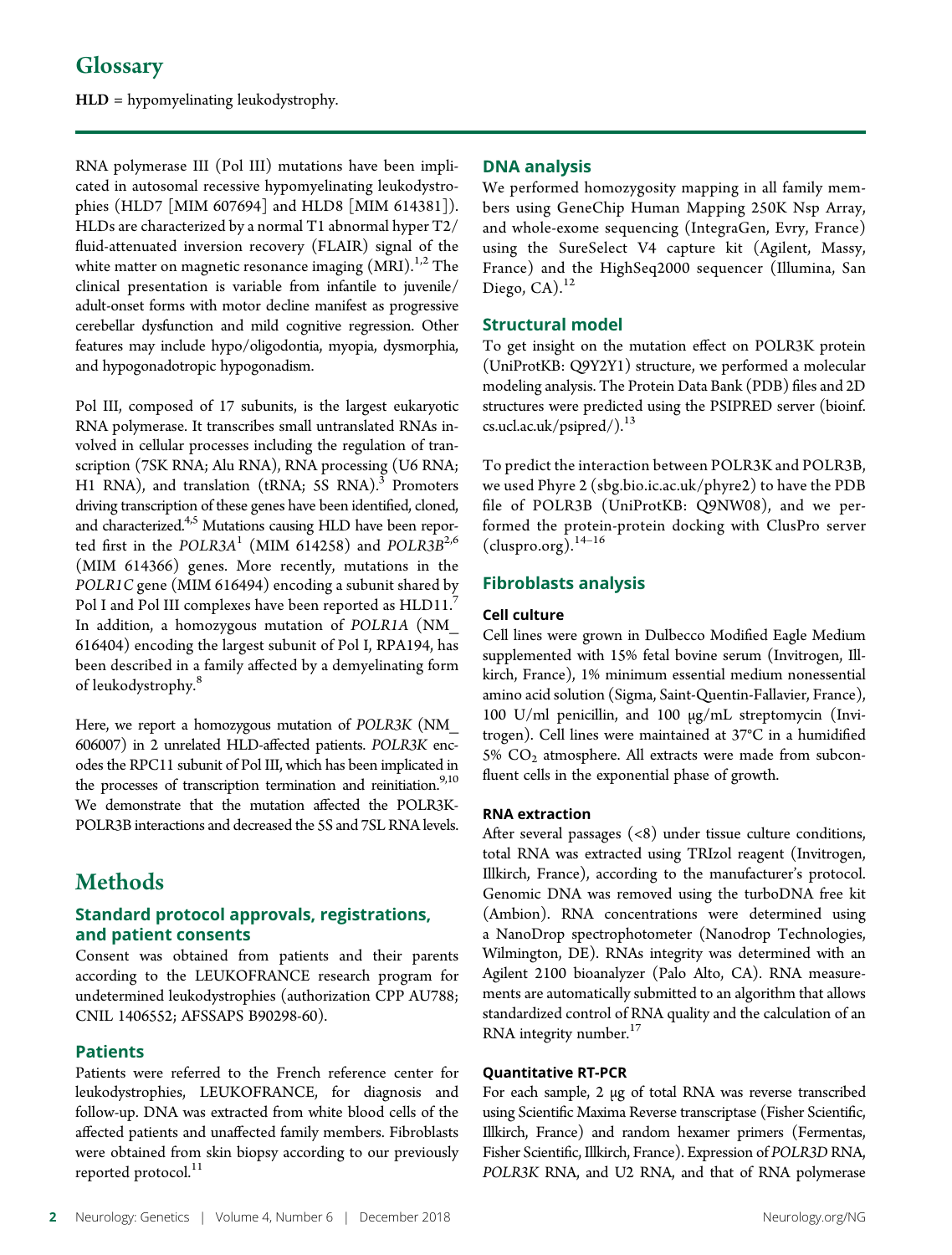III–transcribed genes were quantified by reverse transcription and real-time PCR using the SsoAdvanced<sup>TM</sup> Universal SYBR<sup>®</sup> Green Supermix (Bio-Rad, Marnes-la-coquette, France) with gene-specific primers (table e-1, [links.lww.com/NXG/A122\)](http://links.lww.com/NXG/A122). Real-time PCRs were run on CFX96 Real-Time PCR Detection System (Bio-Rad). Cycle conditions were 95°C for 30 seconds, followed by 40 cycles with 95°C, 5 seconds, and 60°C for 10 seconds. RNA levels were normalized with β-actin and peptidylprolyl isomerase A (PPIA) RNA, using a comparative  $2^{\Delta\Delta}$ Ct method, and controls were arbitrarily set at 1. RNA extractions and RT-qPCR analyses were performed with at least 3 biological replicates. Each of these biological replicates was analyzed by at least 3 technical replicates.

# Northern blot

One microgram of total RNA was resolved on 8% denaturing polyacrylamide gels in  $1 \times$  tris-borate-EDTA and blotted onto a Hybond-XL nylon membrane (GE Health care, Buc, France) according to standard procedures. Oligonucleotides (Sigma-Aldrich, Saint-Quentin, Fallavier) were labeled at the 5' end by phosphorylation with  $[\gamma^{32}P]$  adenosine triphosphate (Perkin Elmer, Villebon-sur-Yvette, France) and then purified with a microspin G-25 column (GE Health care). Membranes were incubated with, respectively, 5.8S, 5S, and U2 RNA 5'-32Pradiolabeled probes (table e-1, [links.lww.com/NXG/A122\)](http://links.lww.com/NXG/A122) in 1X Church buffer (0.25 M NaH<sub>2</sub>PO<sub>4</sub>; 1 mM EDTA; 7% SDS; 20 mg/mL salmon sperm DNA; 0.5% bovine serum albumin) at 28°C overnight in hybridization oven. After 2 washes, one in  $2\times$  saline sodium citrate (SSC), 0.1% SDS, and the other in  $1\times$ SSC, 1% SDS, blots were analyzed by the phosphoimager and quantified using ImageQuant software (GE Health care).

# Statistical analyses

Quantitative data were described and presented graphically as mean values and SDs. Group comparisons were performed using SPSS software with one-way analysis of variance and the





<sup>(</sup>A) Pedigree and electropherograms of family G1979 (patient 1) and family G404 (patient 2). (B) Amino acid (AA) sequence and 2-dimensional structure of the mutated and wild-type POLR3K. The sheets, loops, and α-helix motifs are colored in blue, green, and red, respectively. The loop (AA 34–55), α-helix (AA 56–59), and loop (AA60–63) motifs of the wild-type protein are replaced by a unique loop (34–63) in the mutated protein. (C) Three-dimensional structure of the wildtype (in green) and mutated (in pink) POLR3K. The AAs at position 41 (arginine in the wild type and tryptophan in the mutant) are in red. The residues located<br>within 4 Å around the Arg41, responsible for the stability of t in the interactions of Tyr43 with Asn40 and Lys42 decreasing protein stability. (D) Three-dimensional structure of POLR3K (in green) and POLR3B (in blue) interactions. The mutated residue 41 colored in red is important in POLR3K-POLR3B interactions: the N-terminal part (1–41) of POLR3K interacting with the Cterminal part (1079–1133) of POLR3B.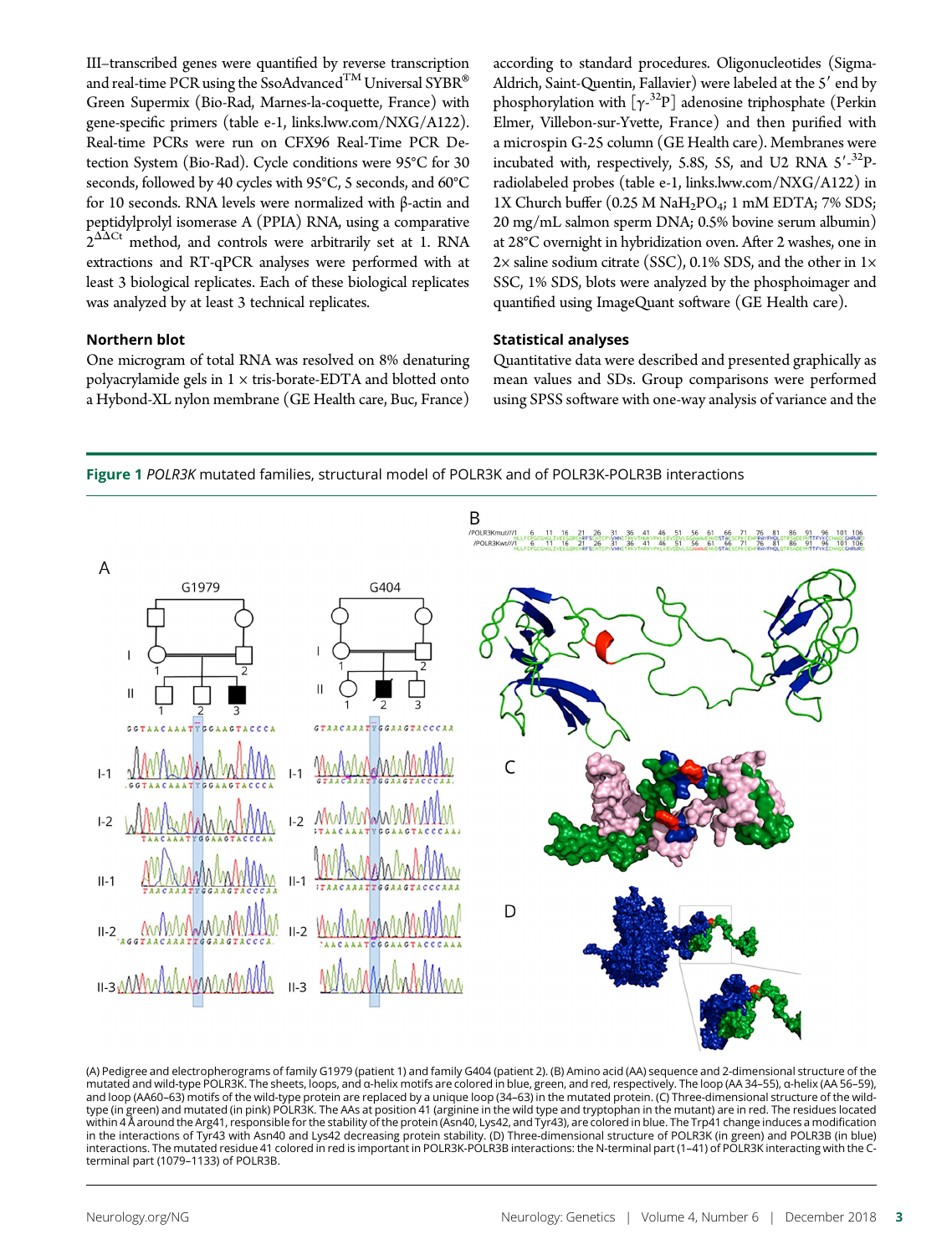# Table 1 Clinical features of the POLR3K mutated patients

|                                         | <b>Patient 1</b>             | <b>Patient 2</b>                          |  |
|-----------------------------------------|------------------------------|-------------------------------------------|--|
| Age, y                                  | 12                           | 18                                        |  |
| Sex                                     | M                            | M                                         |  |
| Age at onset                            | 3 mo                         | 12 mo                                     |  |
| <b>Best motor acquisition, (age)</b>    | Sitting with support (18 mo) | Walking with support (12 mo)              |  |
| Language acquisition (age)              | No                           | Isolated words (2 y)                      |  |
| First neurologic signs (age)            | Nystagmus (6 mo)             | Nystagmus (18 mo)                         |  |
| <b>Ocular signs</b>                     |                              |                                           |  |
| Nystagmus                               | Yes                          | Yes                                       |  |
| Myopia                                  | No                           | <b>NA</b>                                 |  |
| <b>OFC</b>                              | $-3SD$                       | $-3SD$                                    |  |
| Neurologic signs (age at onset)         |                              |                                           |  |
| Cerebellar                              | Yes (6 mo)                   | Yes (2 y)                                 |  |
| <b>Dystonia</b>                         | Yes (6 y)                    | Yes (6 y)                                 |  |
| Pyramidal                               | Yes (2 y)                    | Yes (4 y)                                 |  |
| Peripheral neuropathy                   | No                           | No                                        |  |
| <b>Motor decline</b>                    | Yes                          | Yes                                       |  |
| <b>Acquisition lost (age)</b>           | Sitting position (5 y)       | Independent walking (6 y)                 |  |
|                                         | Holding head (6 y)           | Sitting position (9 y)                    |  |
|                                         |                              | Holding head (12 y)                       |  |
| <b>Cognitive decline</b>                | <b>NE</b>                    | Yes                                       |  |
| <b>Acquisition lost (age)</b>           |                              | Language (6 y)                            |  |
| <b>Gonadic involvement (signs)</b>      | Yes (cryptorchidia)          | Yes (cryptorchidia); (Pubertal delay, HH) |  |
| <b>Growth impairment</b>                | Yes (h -6 SD; w -4 SD)       | Yes (h -6 SD; w -4 SD)                    |  |
| Dysmorphia                              | No                           | No                                        |  |
| <b>Dental abnormalities</b>             | Yes (hypodontia)             | No                                        |  |
| <b>Digestive problems</b>               | Yes                          | No                                        |  |
| Gastrostomia (age)                      | Yes (2 y)                    | Yes (18 y)                                |  |
| WM myelin signal MRI performed at (age) |                              |                                           |  |
| Of optic radiations                     | No (4 y; 10 y)               | No (6 y)                                  |  |
| Of internal capsules                    | No (4 y; 10 y)               | No (6 y)                                  |  |
| <b>Ventrolateral thalamus</b>           |                              |                                           |  |
| <b>Relative hypo T2 intensity</b>       | No (4 y; 10 y)               | No (6 y)                                  |  |
| Atrophy MRI performed at (age)          |                              |                                           |  |
| Cerebellar                              | $+ (4 y); ++ (10 y)$         | $+ (6 y)$                                 |  |
| Corpus callosum                         | $++ (4 y); +++(10 y)$        | $++ (6 y)$                                |  |
|                                         |                              |                                           |  |

Abbreviations: HH = hypogonadotropic hypogonadism; NA = not available; NE = not evaluable; OFC = occipitofrontal head circumference; WM = white matter; + mild; ++ severe; +++ very severe.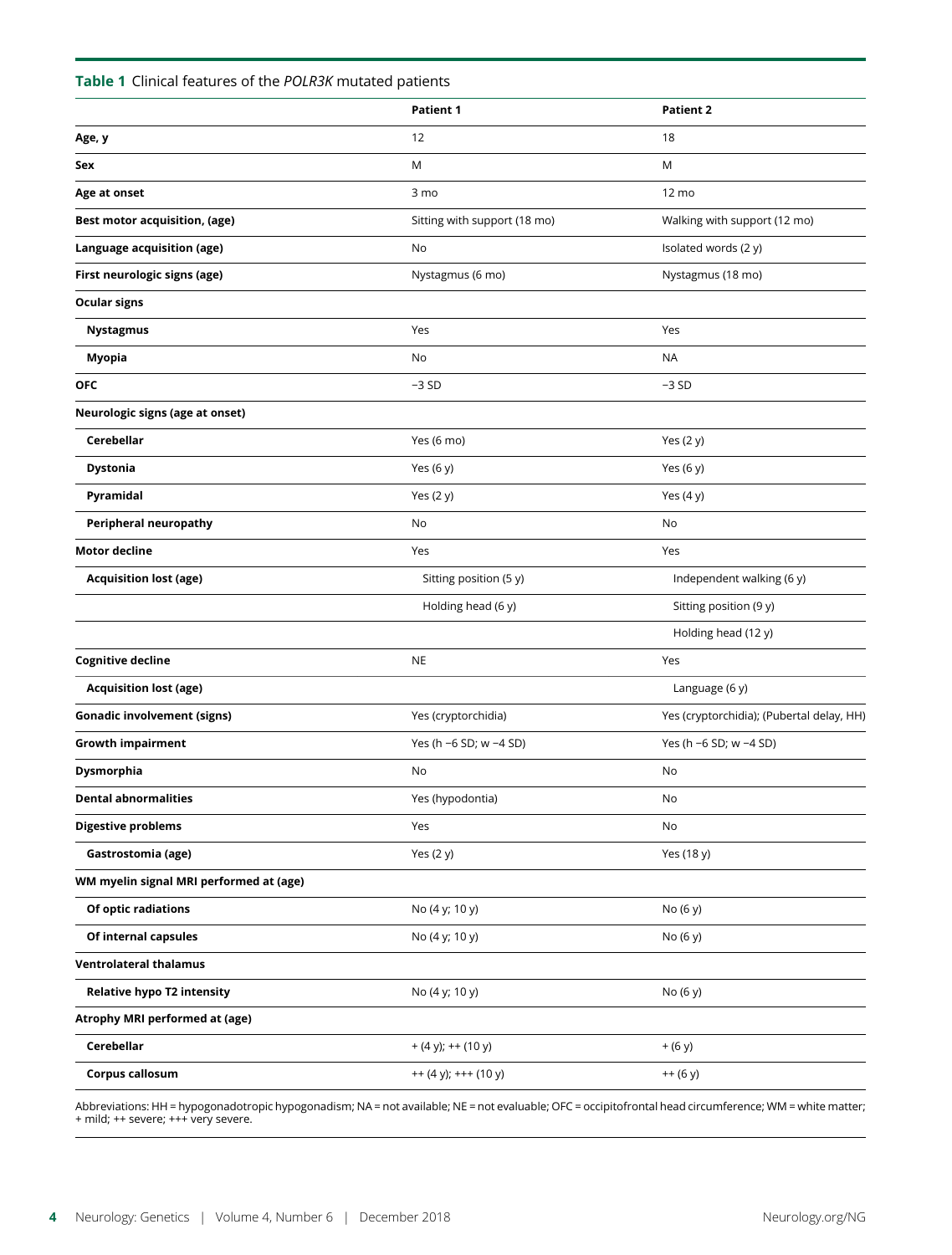Turkey test. A difference was considered to be statistically significant when the  $p$  value was less than 0.05 (graphically:  $*$ for  $p < 0.05$ , \*\* for  $p < 0.01$ , and \*\*\* for  $p < 0.001$ ).

# Data availability statement

The data sets analyzed during the current study are available from the corresponding author on reasonable request.

# Results

# Clinical characteristics

The affected patients were born from 2 distinct consanguineous families of Berber origin from Algeria (figure 1, A). Table 1 summarizes the clinical characteristics of patients.

Patient 1 presents severe feeding difficulties with recurrent vomiting associated with constipation starting during the first months of life leading to failure to thrive (height and weight <−3SD) despite nutrition through gastrostomia at age 2 years and absence of hormones deficiency. Abnormal motor acquisitions with hypotonia leading only to sitting position with support at age 18 months were associated with the progression of neurologic signs. Acute episodes of vomiting with hypoglycemia and ketosis were observed during banal infections up to age 2–3 years, whereas transitory comas with hypothermia induced by emotions were frequent after age 10 years. At 10 years, episodic seizures, dystonia, quadriparesis, optic atrophy, and pseudobulbar signs were observed with persistence of communication with the mother.

In patient 2, walking capacities with support were acquired at 12 months when a nystagmus started. Progressive ataxia impaired further motor acquisitions, whereas isolated dysarthric words were obtained between ages 2 and 3 years. Cognitive capacities remained poor. Progressive spasticity, athetosis, and dyskinesia were noticed after age 6 years when walking capacities were lost and subsequently sitting position (9 years) and head control (12 years). Swallowing difficulties with recurrent respiratory infections leading to gastrostomia occurred at age 12 years. Failure to thrive was noticed at 18 months, leading to growth hormone treatment between ages 4 and 6 years without efficacy (height −6 SD, weight −4 SD). Bilateral cryptorchidia was treated by surgery at age 6 years. Delay in puberty with hypogonadotropic hypogonadism was reported. He suddenly died at age 18 years, a few days after he returned from Algeria, because of an acute gastrointestinal infection.

In both cases, a diffuse hypomyelinating aspect of the white matter was observed on MRI excepted in the early first myelinated area of the brainstem, associated with atrophy of the corpus callosum and cerebellum (figure 2, and table 1). In patient 1, subsequent MRI performed between ages 4 and 10 years demonstrated a progressive atrophy with a loss of 20% of the cerebellum volume. In the corpus callosum, atrophy was more pronounced in the posterior (35%) than in the anterior part (20%). The decrease in the N-acetylaspartate (NAA)/creatine associated with decreased in choline/ creatine and increased myoInositol/creatine content was observed on magnetic resonance spectroscopy, confirming the severity of the brain dysfunction. Sanger sequencing and

# Figure 2 MRI progression in patient 1



The diffuse hypomyelinating aspect of the white matter characterized by an isosignal T1, hypersignal T2, and flair of the white matter in comparison with the gray matter did not change during the 8 years of evolution (MRI performed at age 2, 4, and 10 years) despite the clinical progression of the disease observed after age 4 years. In contrast, a progressive atrophy is observed in the supratentorial and subtentorial structures between ages 4 and 10 years: deeper cortical sulci, increased subarachnoid spaces, frontal ventricular dilatation and white matter atrophy, corpus callosum atrophy (18% loss in the anterior part and 35% in the posterior part), and cerebellar atrophy (20% loss of the vermis and cerebellar hemispheres).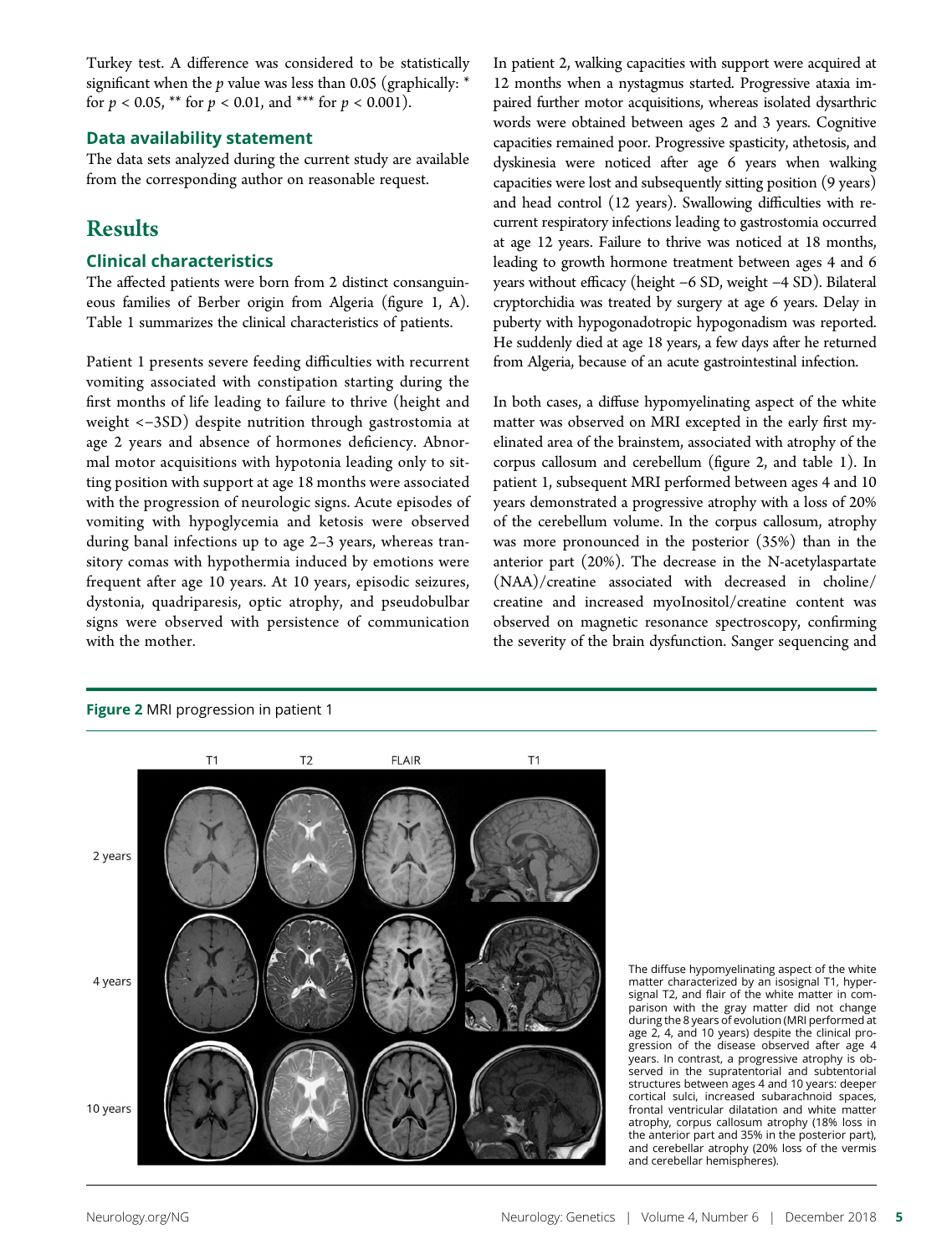gene panel next generation sequencing analysis of POLR3A, POLR3B exons did not reveal abnormalities.

# Whole-exome sequencing identified a new POLR3K mutation

Whole-exome sequencing combined with homozygosity mapping revealed only 1 homozygous variant in POLR3K (NM\_ 016310.4):  $c.121C > T/p \text{Arg}41Trp$  common to the 2 patients. Sanger sequencing confirmed that the variant segregated in the 2 families in consistence with autosomal recessive inheritance (figure 1, A). This mutation was  $(1)$  predicted to be deleterious by SIFT (score 0.00) and align Grantham variation and Grantham deviation (C35), disease causing by Mutation Taster ( $p =$ 1.00), benign by PolyPhen-2 (score 0.143); (2) affecting a nucleotide highly conserved among species; (3) not found in the dbSNP, 1000 Genomes Project, or Exome Aggregation Consortium databases; and (4) not detected in 500 ethnically (North African Berbers) matched control chromosomes in neither a homozygous nor a heterozygous state.

# Structural model of POLR3K-POLR3B interactions

In silico protein analysis shown structural differences between wild-type and mutated POLR3K. The positively charged and hydrophilic arginine was replaced by a neutral and hydrophobic

tryptophan. The 2D and 3D structure analyses (figure 1, B and C) demonstrate that the loop (34–55), α-helix (56–59), and loop (60–63) motifs of the wild-type protein are replaced by a unique loop (34–63) in the mutated protein. The residues located within 4 Å around the Arg41, responsible for the stability of the protein, are Asn40, Lys42, and Tyr43. The Trp41 change induces a modification in the interactions of Tyr43 with Asn40 and Lys42 decreasing protein stability (figure 1, C).

In addition, the protein-protein docking analysis (figure 1, D) showed that the residue 41 is important in POLR3K-POLR3B interactions: the N-terminal part (1–41) of POLR3K interacting with the C-terminal part (1079–1133) of POLR3B.

# Certain Pol III RNAs involved in translational control are decreased in the POLR3K mutated fibroblasts

To determine whether the expression of RNA polymerase III–transcribed genes is altered in individuals carrying the POLR3K mutation, we compared the relative RNA level of the skin fibroblasts from the 2 affected patients in comparison to those derived from control individuals using PPIA and β-actin expression levels as standard. We found that expression levels of 3 of the 4 distinct tRNAs analyzed are not significantly <sup>a</sup>ffected by the POLR3K mutation (figure 3A). In contrast,

Figure 3 RNA levels determined by RT-qPCR analysis



Total RNAs were isolated from healthy (control cells) or POLR3K mutated (disease cells) patients' fibroblasts. Relative gene expression levels were normalized with β-actin and PPIA genes as an internal control and compared with control cells. Each bar represents the mean ± SD of at least 3 independent experiments. \*Indicated a significant difference of disease cells compared with healthy cells. \*p < 0.05, \*\*p < 0.01, \*\*\*p < 0.001. (A) POLR3K and POLR3D mRNA expression levels. (B) Expression of RNA polymerase III– transcribed genes.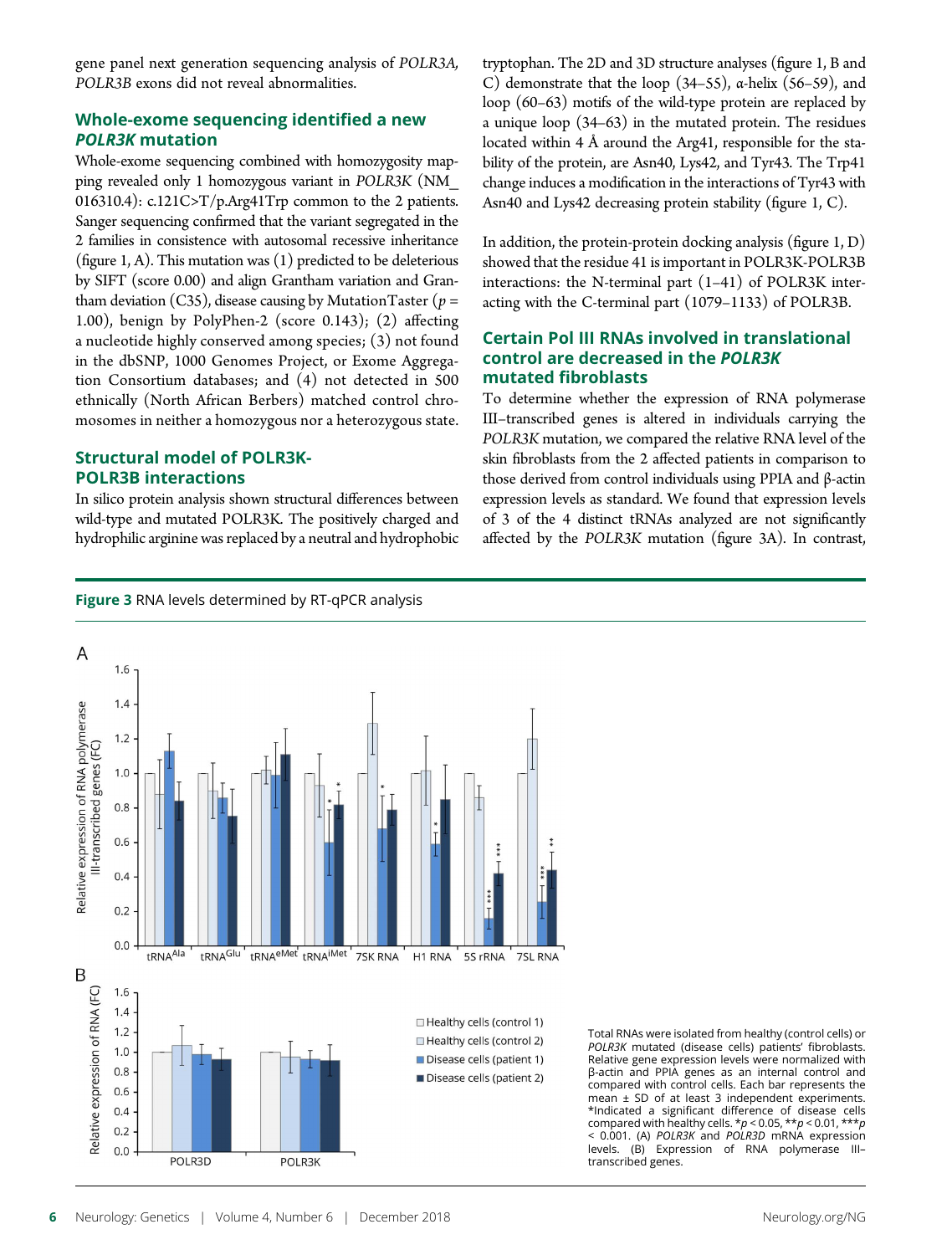| Table 2 Clinical manifestations of published patients with POLR3 or POLR1 mutations |                             |                      |                     |                     |                     |                     |  |  |
|-------------------------------------------------------------------------------------|-----------------------------|----------------------|---------------------|---------------------|---------------------|---------------------|--|--|
|                                                                                     | POLR3A <sup>22</sup>        | POLR3B <sup>22</sup> | POLR3A <sup>6</sup> | POLR3B <sup>6</sup> | POLR1C <sup>7</sup> | POLR1A <sup>8</sup> |  |  |
| No. of patients                                                                     | 43                          | 62                   | $\mathbf{1}$        | 3                   | 8                   | 2                   |  |  |
| Age (mean)                                                                          | 3-40 y (20 y)               | $1-40$ y (16 y)      | 17y                 | 16-30 y (24 y)      | 2-33 y (13.5 y)     | 6.5-11 y (8.75 y)   |  |  |
| Sex                                                                                 | 20M/23F                     | 32M/30F              | 1M                  | 1M/2F               | 4M/4F               | 2M                  |  |  |
| Age at onset (mean)                                                                 | $1-13$ y (7 y)              | $1-19$ y (10 y)      | 4 y                 | 2-3 y (2.5 y)       | $1-4$ y (2.25 y)    | $1 - 5$ y (3 y)     |  |  |
| Delayed in the motor development of the first 2 y                                   | 9%                          | 24%                  | 0%                  | 0%                  | 12,50%              | 0%                  |  |  |
| <b>Intellectual disabilities</b>                                                    | No to learning difficulties |                      | 100%                | 100%                | 75%                 | 100%                |  |  |
| Cerebellar syndrome                                                                 | 99%                         |                      | 100%                | 100%                | 100%                | 100%                |  |  |
| <b>Ocular signs</b>                                                                 |                             |                      |                     |                     |                     |                     |  |  |
| <b>Nystagmus</b>                                                                    | 99%                         |                      | 0%                  | 67%                 | 0%                  | 0%                  |  |  |
| <b>Vertical gaze</b>                                                                | 20%                         |                      | 0%                  | 100%                | 0%                  | 100%                |  |  |
| <b>Pyramidal signs</b>                                                              | 0%                          | 0%                   | 0%                  | 33%                 | 37%                 | 100%                |  |  |
| <b>Dystonic signs</b>                                                               | Few patients                | 0%                   | 0%                  | 0%                  | 0%                  | 0%                  |  |  |
| <b>Epilepsy</b>                                                                     | 19%                         | 0%                   | 0%                  | 50%                 | 50% 6 y             | 0%                  |  |  |
| Peripheral nerve involvement                                                        | No                          | No                   | No                  | No                  | $\ddot{?}$          |                     |  |  |
| Wheelchair user (age)                                                               | 100% (1-33 y)               | 40% (1-16 y)         | 100%                | 0%                  | 75% (3-10 y)        | 100% (9.5 y)        |  |  |
| <b>Swallowing deterioration</b>                                                     | na                          |                      | 0%                  | 33%                 | 0%                  | No                  |  |  |
| <b>Precipitation by infections</b>                                                  | 53%                         |                      | <b>NA</b>           | <b>NA</b>           | 50%                 | 0%                  |  |  |
| Death (age)                                                                         | 50% (6-35 y)                | 1% (10 y)            | 0%                  | 0%                  | 0%                  | 0%                  |  |  |
| Non-neurologic signs                                                                |                             |                      |                     |                     |                     |                     |  |  |
| Myopia                                                                              | 87%                         |                      | 100%                | 76%                 | 37%                 | 0%                  |  |  |
| Cataract                                                                            | 3%                          |                      | 0%                  | 0%                  | 0%                  | 0%                  |  |  |
| <b>Dental abnormalities</b>                                                         | 87%                         |                      | 0%                  | 0%                  | 37%                 | 0%                  |  |  |
| <b>Delayed puberty</b>                                                              | 81%                         | 69%                  | 0%                  | 67%                 | 0%                  | 0%                  |  |  |
| Short stature                                                                       | 51%                         |                      | <b>NA</b>           | <b>NA</b>           | <b>NA</b>           | 100%                |  |  |
| WM myelin signal                                                                    |                             |                      |                     |                     |                     |                     |  |  |
| Hypomyelination                                                                     | 100%                        | 100%                 | 100%                | 100%                | 100%                | 100%                |  |  |
| Demyelination                                                                       | 0%                          | 0%                   | 0%                  | 0%                  | 0%                  | 100%                |  |  |
| Of optic radiations                                                                 | 65%                         | 95%                  | 100%                | 100%                | 100%                | 100%                |  |  |
| Of internal capsules                                                                | 13%                         | 70%                  | 0%                  | 67%                 | 62%                 | 0%                  |  |  |
| <b>Ventrolateral thalamus</b>                                                       |                             |                      |                     |                     |                     |                     |  |  |
| <b>Relative hypo T2 intensity</b>                                                   | 80%                         | 95%                  | 100%                | 33%                 | 100%                | 0%                  |  |  |
| <b>Atrophy</b>                                                                      |                             |                      |                     |                     |                     |                     |  |  |
| Cerebellar                                                                          | 75%                         | 90%                  | 100%                | 100%                | 62%                 | 100%                |  |  |
| Corpus callosum                                                                     | 90%                         | 55%                  | 100%                | 100%                | 100%                | 100%                |  |  |
| Abbreviation: NA = not available.                                                   |                             |                      |                     |                     |                     |                     |  |  |

tRNA<sup>imet</sup>, 7SK, and H1 RNA expression was significantly reduced in patient 1 and tRNA<sup>imet</sup> expression only in patient 2 fibroblasts. Most strikingly, the expression of 5S rRNA and 7SL

RNA genes was strongly reduced (60%–80%) in fibroblasts of the 2 patients with leukodystrophy (figure 3A). We verified that the reduced 5S and 7SL RNA expression was not due to an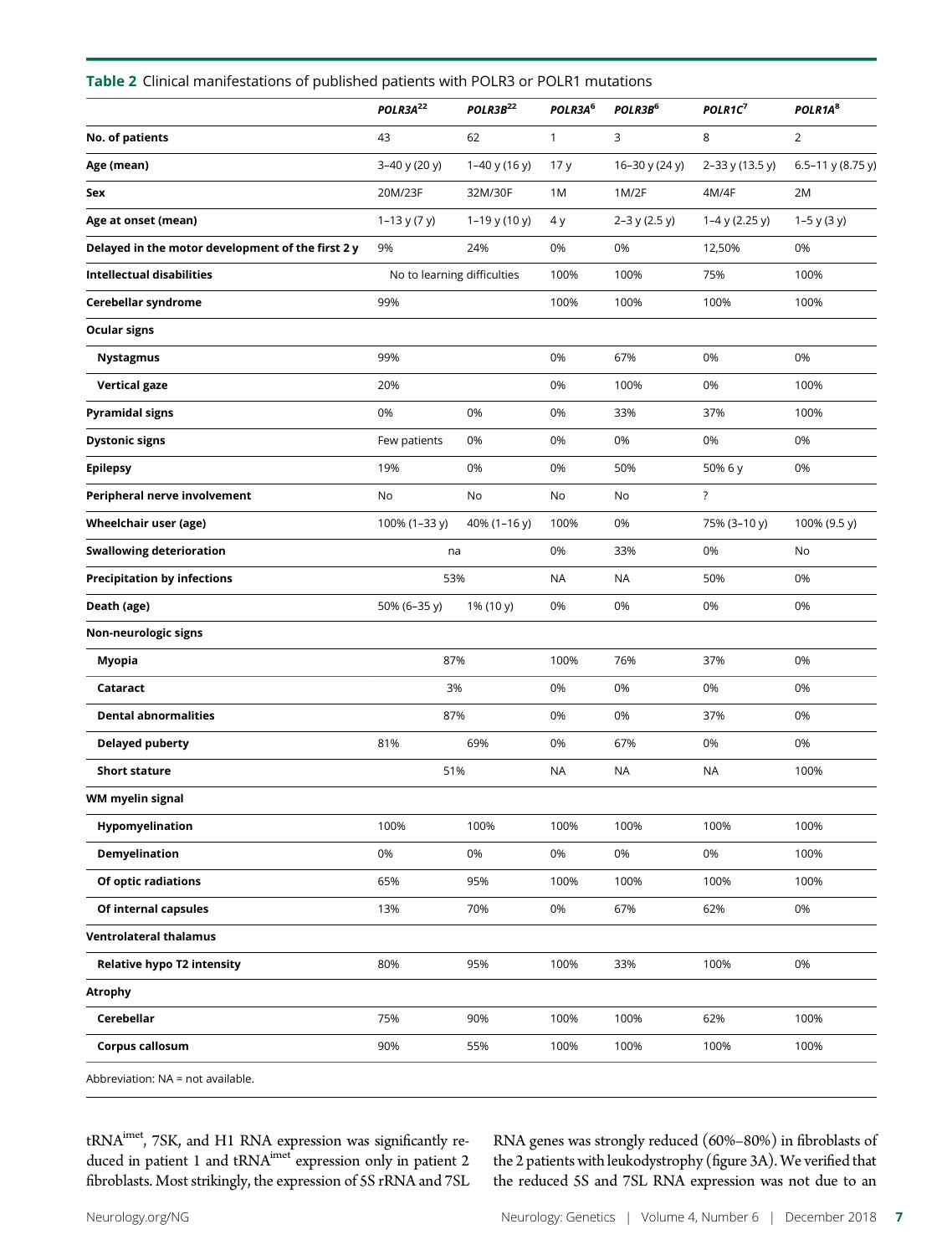impaired expression of Pol III subunits by quantifying in parallel POLR3K and POLR3D mRNA expression levels (figure 3B). To verify the decrease in Pol III RNA expression levels by an independent method, we performed Northern blot analyses. By comparing 5.8S rRNA with U2 snRNA levels, we observed a relative increase in U2 snRNA levels, indicating that the overall levels of 5.8S rRNA were slightly lower in patients with leukodystrophy than in controls (figure e-1A, [links.lww.com/](http://links.lww.com/NXG/A121) [NXG/A121](http://links.lww.com/NXG/A121)). Comparing 5S rRNA levels with U2 snRNA levels confirmed significantly lower expression of 5S rRNA in patient fibroblasts compared with control fibroblasts (figure e-1B). These results clearly indicate that the (p.Arg41Trp) POLR3K mutation reduces 5S and 7SL RNA levels, potentially contributing to the development of the disease.

# **Discussion**

In this article, we reported a novel homozygous missense variant in the POLR3K gene in 2 HLD-affected patients from 2 consanguineous families using whole exome sequencing and functional analysis. Following the latest the American College of Medical Genetics and Genomics and the Association for Molecular Pathology guidelines,<sup>18</sup> this variant has 1 strong (functional analysis), at least 2 moderate (highly conserved and very low allele frequency), and 2 supporting (bioinformatics and segregation analysis) criteria of pathogenicity. The variant is not found in polymorphisms databases and in controls of the same Berber ethnic background. The p.Arg41Trp substitution found is located within domain II of the POLR3K protein, a highly conserved region from yeast to human.<sup>9</sup> Docking analysis of the POLR3K missense substitution p.Arg41Trp suggested less stability in the interactions of the RPC128 subunits encoded by POLR3B and RPC11 encoded by POLR3K. Of interest, a mutation of the POLR3B gene has been reported in zebrafish with impaired proliferation of digestive organs. The zebrafish mutation reduced RPC11 association with Pol III and the transcription of tRNA and 7SL genes. Overexpression of RPC11 in this model system could rescue some of these defects.<sup>19</sup>

Our patients expressed neurologic signs classically found in patients mutated for POLR3A, POLR3B, or POLR1C (table 2) as early hypotonia, nystagmus, ataxia associated with hypomyelinated white matter, and cerebellar/corpus callosum atrophy. Extraneurologic signs such as dental abnormalities, short stature, and hypogonadism are also frequently reported. Disease progression for both patients appeared in the most severe range of Pol III–related leukodystrophies in terms of age at onset (<18 months) and death (<20 years) and motor and cognitive development (no independent walking) and degradation (age 4–6 years). However, the progressivity of the microcephaly and the severe spasticity and dystonia observed before age 10 years, particularly in patient 1 with low NAA, reflect the severity of the neurodegenerative process. In addition, the severity of the upper and lower digestive dysfunctions leading to early gastrostomia or cachexia has not yet been reported in POLR3A, POLR3B, and POLR1C mutated patients but could be related to the impaired proliferation of digestive organs reported in the zebrafish POLR3B mutant affecting the RPC128-RPC11 interaction.

To determine the effects of the variant on Pol III transcriptional activity, we compared the expression levels of some Pol III– transcribed RNAs in patient and control fibroblasts: transcription of both 5S rRNA and 7SL RNA was most severely reduced. 5S rRNA is a component of the large subunit of the ribosome and therefore important for ribosomal functioning. 7SL RNA is part of the signal recognition particle required for associating the ribosome nascent peptide chain with the endoplasmic reticulum. Of interest, a reduction in 7SL RNA was also reported in zebrafish with a POLR3B mutation affecting the RPB128-RPC11 interaction.<sup>19</sup> Disruption in ribosomal regulation of mRNA translation may contribute to white matter developmental abnormalities observed in our patients. 7SL RNA seems to play a role in the expression of myelin basic protein, which is tightly needed for myelin development and stability.<sup>20</sup> Abnormal RNA regulation has also been reported in leukodystrophies related to mutations in the mitochondrial or cytoplasmic tRNA synthetases $^{21}$  and in the 5 subunits of the eukaryotic initiation factor EIF2B (childhood ataxia with central nervous system hypomyelination/vanishing white matter).<sup>11</sup> Stress-induced acute neurologic distress has particularly been reported in this latter form of leukodystrophy, whereas neurologic degradation has been also reported after infections in 50% of patients with POLR3A, POLR3B, and POLR1C mutations (table 2), suggesting that altered tRNA and rRNA synthesis associated common dysfunctional pathways.

Here, we demonstrated the involvement of a hitherto unknown RNA polymerase III mutation of the POLR3K gene in the development of HLD, supporting the evidence that RNA polymerase III plays a crucial role in white matter and cerebellar integrity.

# Author contributions

I. Dorboz: study concept and design, data analysis, and manuscript writing. H. Dumay-Odelot: acquisition and interpretation of data and critical revision of the manuscript. K. Boussaid: collection and analysis of clinical data. Y. Bouyacoub, P. Barreau, S. Samaan, and H. Jmel: acquisition and interpretation of molecular data. E. Eymard-Pierre: fibroblast cultures and DNA biobank. C. Cances, C. Bar, A.-L. Poulat, C. Rousselle, and F. Renaldo: acquisition of clinical data. M. Elmaleh-Bergès: analysis and interpretation of radiologic data. M. Teichmann: acquisition and interpretation of data and critical revision of the manuscript. O. Boespflug-Tanguy: study concept and design, analysis and interpretation of data, and manuscript writing.

# Acknowledgment

The authors thank the cytogenetic department of the CHU de Clermont-Ferrand responsible for the LEUKOFRANCE Biobank. They also thank Pr Judith Melki (Inserm UMR-1169, Le Kremlin Bicêtre) for her help in homozygosity mapping.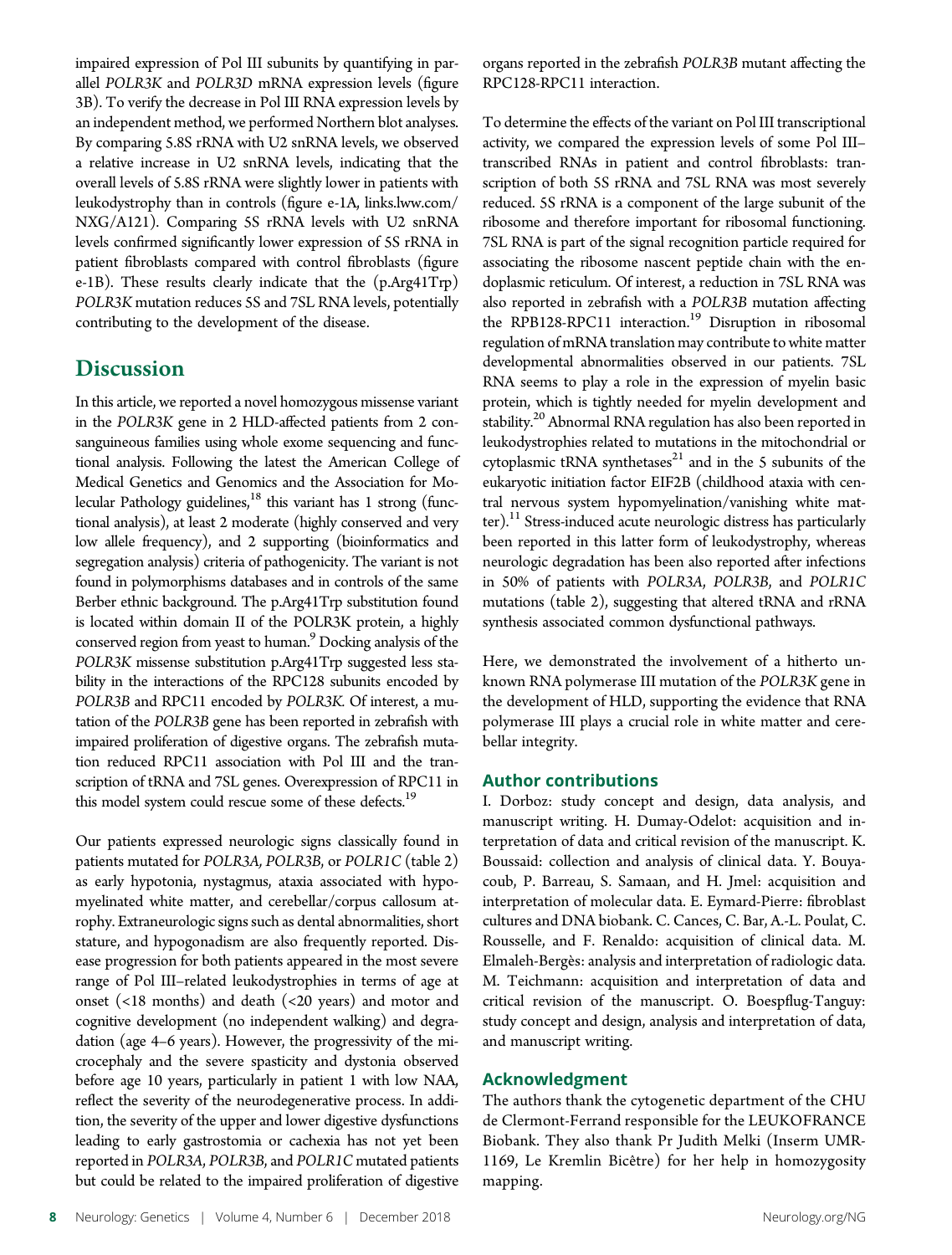# Study funding

This study was supported by the European Leukodystrophy Association (ELA), grant number ELA 2009-007I4, and by the European Union FP7 RD Connect project.

# **Disclosure**

I. Dorboz has received research support from the European Leukodystrophy Association (ELA). H. Dumay-Odelot has received research support from INSERM, CNRS UMR 5320, and Ligue contre le cancer. K. Boussaid, Y. Bouyacoub, P. Barreau, S. Samaan, H. Jmel, E. Eymard-Pierre, C. Cances, C. Bar, A. Poulat, C. Rousselle, F. Renaldo, and M. Elmaleh-Bergès report no disclosures. M. Teichmann has received research support from INSERM, CNRS UMR 5320, and Ligue contre le cancer. O. Boespflug-Tanguy reports no disclosures. Full disclosure form information provided by the authors is available with the full text of this article at [Neurology.org/NG.](http://ng.neurology.org/lookup/doi/10.1212/NXG.0000000000000289)

# Publication history

Received by Neurology: Genetics May 22, 2018. Accepted in final form September 5, 2018.

# References

- Bernard G, Chouery E, Putorti ML, et al. Mutations of POLR3A encoding a catalytic subunit of RNA polymerase Pol III cause a recessive hypomyelinating leukodystrophy. Am J Hum Genet 2011;89:415–423.
- Tétreault M, Choquet K, Orcesi S, et al. Recessive mutations in POLR3B, encoding the second largest subunit of Pol III, cause a rare hypomyelinating leukodystrophy. Am J Hum Genet 2011;89:652–705.
- 3. Dieci G, Fiorino G, Castelnuovo M, Teichmann M, Pagano A. The expanding RNA polymerase III transcriptome. Trends Genet 2007;23:614–622.
- 4. Dumay-Odelot H, Durrieu-Gaillard S, Da Silva D, Roeder RG, Teichmann M. Cell growth- and differentiation-dependent regulation of RNA polymerase III transcription. Cell Cycle 2010;9:3687–3699.
- 5. Dumay-Odelot H, Durrieu-Gaillard S, El Ayoubi L, Parrot C, Teichmann M. Contributions of in vitro transcription to the understanding of human RNA polymerase III transcription. Transcription 2014;5:e27526.
- 6. Saitsu H, Osaka H, Sasaki M, et al. Mutations in POLR3A and POLR3B encoding RNA Polymerase III subunits cause an autosomal-recessive hypomyelinating leukoencephalopathy. Am J Hum Genet 2011;89:644–651.
- 7. Thiffault I, Wolf NI, Forget D, et al. Recessive mutations in POLR1C cause a leukodystrophy by impairing biogenesis of RNA polymerase III. Nat Commun 2015;6:7623.
- 8. Kara B, Köroğlu C, Peltonen K, et al. Severe neurodegenerative disease in brothers with homozygous mutation in POLR1A. Eur J Hum Genet 2017;25: 315–323.
- 9. Chedin S, Riva M, Schultz P, Sentenac A, Carles C. The RNA cleavage activity of RNA polymerase III is mediated by an essential TFIIS-like subunit and is important for transcription termination. Genes Dev 1998;12:3857–3871.
- Landrieux E, Alic N, Ducrot C, Acker J, Riva M, Carles C. A subcomplex of RNA polymerase III subunits involved in transcription termination and reinitiation. EMBO J 2006;25:118–128.
- 11. Huyghe A, Horzinski L, Hénaut A, et al. Developmental splicing deregulation in leukodystrophies related to EIF2B mutations. PLoS One 2012;7:e38264.
- 12. Barbier M, Gross MS, Aubart M, et al. MFAP5 loss-of-function mutations underscore the involvement of matrix alteration in the pathogenesis of familial thoracic aortic aneurysms and dissections. Am J Hum Genet 2014;95:736–743.
- 13. Buchan DW, Minneci F, Nugent TC, Bryson K, Jones DT. Scalable web services for the PSIPRED protein analysis workbench. Nucleic Acids Res 2013;41: W349–W357.
- 14. Kelley LA, Mezulis S, Yates CM, Wass MN, Sternberg MJ. The Phyre2 web portal for protein modeling, prediction and analysis. Nat Protoc 2015;10:845–858.
- 15. Kozakov D, Hall DR, Xia B, et al. The ClusPro web server for protein-protein docking. Nat Protoc 2017;12:255–278.
- 16. Comeau SR, Gatchell DW, Vajda S, Camacho CJ. ClusPro: a fully automated algorithm for protein-protein docking. Nucleic Acids Res 2004;32:W96–W99.
- 17. Schroeder A, Mueller O, Stocker S et al. The RIN: an RNA integrity number for assigning integrity values to RNA measurements. BMC Mol Biol 2006;7:3.
- 18. Richards S, Aziz N, Bale S, et al. Standards and guidelines for the interpretation of sequence variants: a joint consensus recommendation of the American College of Medical genetics and genomics and the Association for Molecular Pathology. Genet Med 2015;17:405–424.
- 19. Yee NS, Gong W, Huang Y, et al. Mutation of RNA Pol III subunit rpc2/polr3b leads to deficiency of subunit Rpc11 and disrupts zebrafish digestive development. PLoS Biol 2007;5:e312.
- 20. Tretiakova A, Gallia GL, Shcherbik N, et al. Association of Puralpha with RNAs homologous to 7 SL determines its binding ability to the myelin basic protein promoter DNA sequence. J Biol Chem 1998;273:22241–22247.
- 21. Scheper GC, van der Klok T, van Andel RJ, et al. Mitochondrial aspartyltRNA synthetase deficiency causes leukoencephalopathy with brain stem and spinal cord involvement and lactate elevation. Nat Genet 2007;39:534–539.
- 22. Wolf NI, Vanderver A, van Spaendonk RM et al. Clinical spectrum of 4H leukodystrophy caused by POLR3A and POLR3B mutations. Neurology 2014;83: 1898–1905.